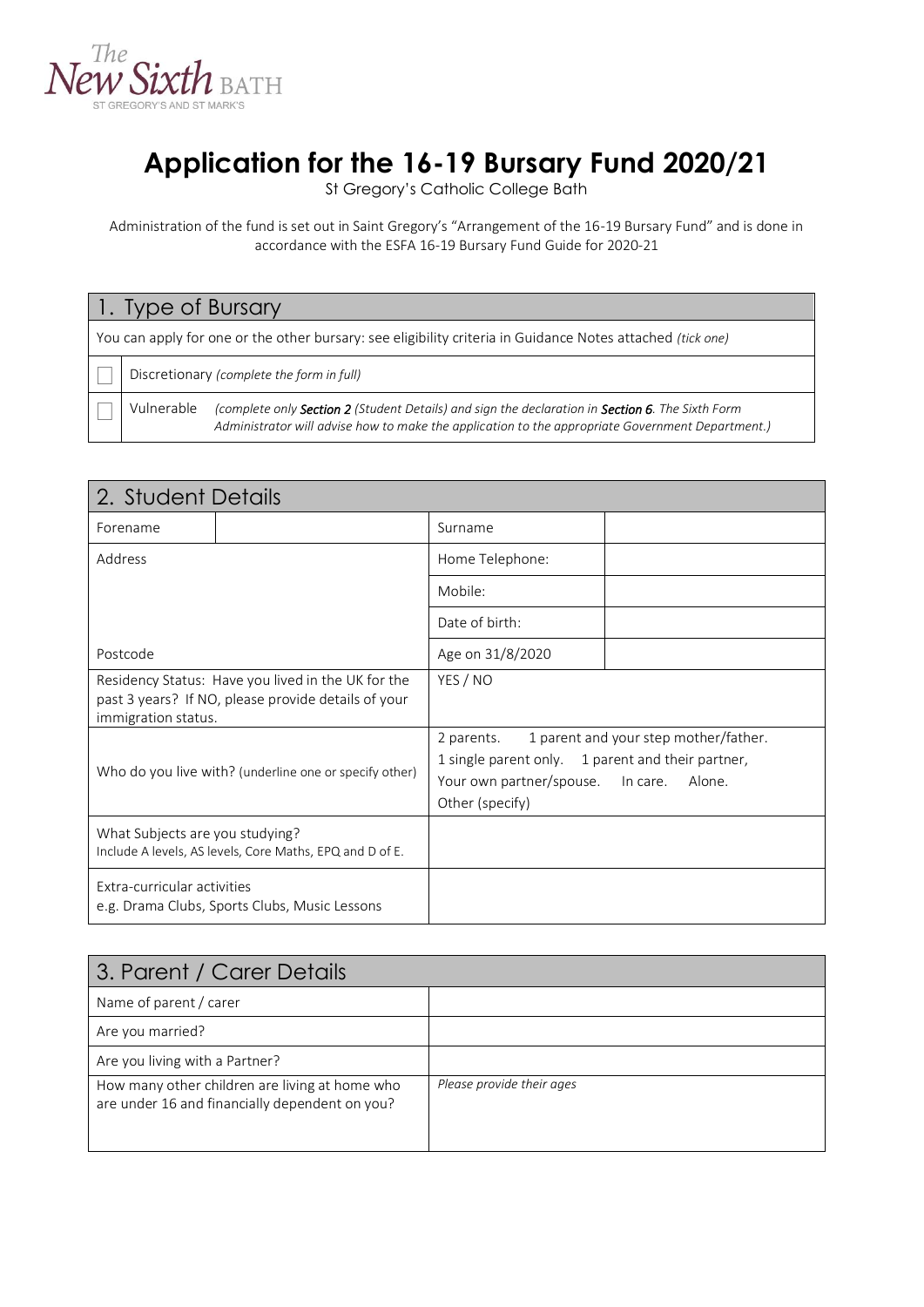

## 3. What support do you need?

Only complete if you are applying for a Discretionary bursary.

Please refer to the Course Assessment Information Sheet given to students at the start of the academic year to determine needs for course equipment, books and trips.

| <b>Funding Requests</b>                                                   | Tick if<br>requesting | Additional information to support your request                                                                  |
|---------------------------------------------------------------------------|-----------------------|-----------------------------------------------------------------------------------------------------------------|
| 1. Compulsory Course trips *                                              |                       | e.g. Residential Trips in Biology and Geography and other<br>compulsory non-residential trips                   |
| 2. Compulsory Text Books **                                               |                       | Provide Name of each Text books required - Revision guides are not<br>included.                                 |
| 3. Transport - Travel Pass                                                |                       | Provide Name of Bus Company, Travel Zone Code and cost of<br>monthly pass or Route of coach if school transport |
| 4. Uniform and Shoes **                                                   |                       | Write items required:                                                                                           |
| 5. Stationary and/or IT Equipment **                                      |                       | Write items required:                                                                                           |
| 6. Non-compulsory International Residential<br>Trips OR DofE Registration |                       | Name of Trip /s or DofE:                                                                                        |
| 7. Other non-compulsory Trips                                             |                       | Provide details if known.                                                                                       |
| 8. Transport costs re visits regarding Post 18<br>choices                 |                       | Provide details if known                                                                                        |
| 9. Other                                                                  |                       | Write items required:                                                                                           |

 \* Compulsory Course Trips are those which are considered essential to support the A level programme. For example, they include the Biology and the Geography Residential Field Courses in Year 12.

 \*\* RECEIPTS: If the bursary is approved, receipts will be requested to verify and authorise these purchases. For example, Text books and equipment must conform to Course Assessment Information Summary Sheet provided to students during Induction; Uniform and Shoes must meet the Sixth Form Dress Code requirements. Funds must be returned for any items purchased which are not authorised and receipted. Failure to submit receipts will result in an adjustment being made for any future claims.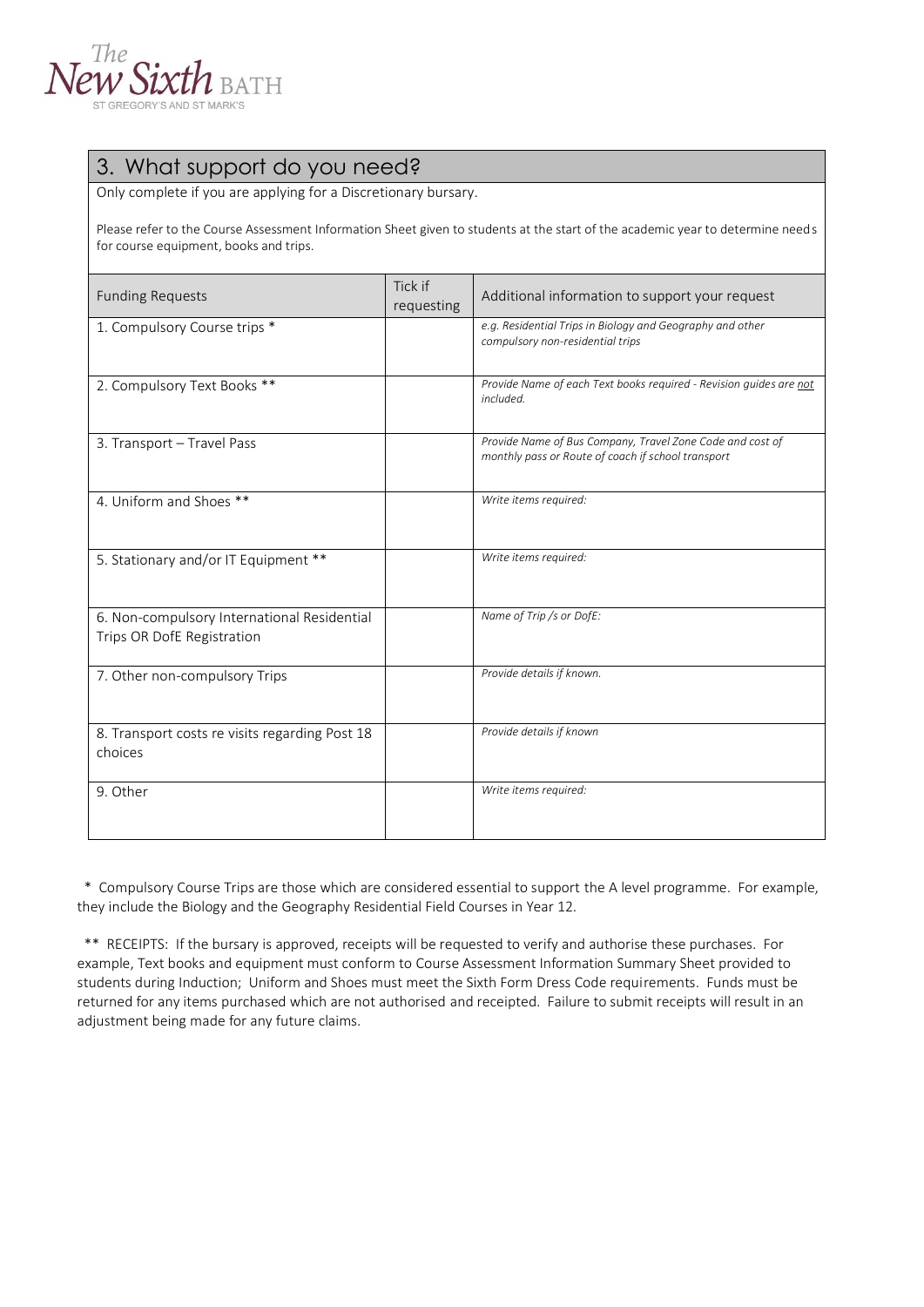

#### 4. Household Income

Provide details of your household income including any benefits you may or may not receive. It is very important to provide photocopies of as much supporting evidence as possible as proof of your circumstances. See requirements below. Applications will not be considered by Governors without the required supporting evidence.

| Income                                                                   | 1 <sup>st</sup> Carer in the<br>household | 2 <sup>nd</sup> Carer in<br>the household | Other carer<br>(Specify) | Supporting<br>Evidence Y/N |
|--------------------------------------------------------------------------|-------------------------------------------|-------------------------------------------|--------------------------|----------------------------|
| Self-employed gross income (before tax) after<br>deductions of expenses. | $\pm$                                     |                                           |                          |                            |
| Gross earned wages / salary from a job<br>(before tax)                   |                                           |                                           |                          |                            |
| Other income eg maintenance payment,<br>investment income                |                                           |                                           |                          |                            |

#### Please state the amount of any benefits received in the boxes below and state if it is per week, month or year.

| Child Benefit                                          | f            | £            | $\pounds$    |  |
|--------------------------------------------------------|--------------|--------------|--------------|--|
| Universal Credit                                       | $\mathbf{f}$ | $\mathbf{f}$ | $\mathbf{f}$ |  |
| Income based Jobseeker's Allowance                     | $\mathbf{f}$ | $\mathbf{f}$ | $\pounds$    |  |
| Housing Benefit                                        | $\mathbf{f}$ | $\mathbf{f}$ | $\mathbf{f}$ |  |
| <b>Council Tax Reduction</b>                           | $\mathbf{f}$ | $\mathbf{f}$ | $\mathbf{f}$ |  |
| Working Tax Credit                                     | $\mathbf{f}$ | $\mathbf{f}$ | $\mathbf{f}$ |  |
| Child Tax Credit                                       | $\mathbf{f}$ | $\mathbf{f}$ | $\mathbf{f}$ |  |
| Income related Employment & Support<br>Allowance (ESA) | $\mathbf{f}$ | $\mathbf{f}$ | $\mathbf{f}$ |  |
| Income Support (total: basic and premiums)             | $\mathbf{f}$ | $\mathbf{f}$ | $\pounds$    |  |
| Pension Credit (Guaranteed Credit)                     | $\mathbf{f}$ | $\mathbf{f}$ | $\mathbf{f}$ |  |
| Statutory Sick Pay                                     | $\mathbf{f}$ | $\mathbf{f}$ | $\mathbf{f}$ |  |
| Any other benefits - give specific details:            |              |              |              |  |

#### Supporting Evidence requirements

EACH adult needs to provide proof for all income listed above. Where applicable, we require:

- Child Benefit Award Notice for each child
- Working Tax Credit statement in full
- Last 3 months or 6 weeks of wage slips
- Self-assessment form / copy of annual accounts
- Proof of benefit income (see above)

If you get Job Seekers Allowance then your letter must indicate that this benefit is income based.

If you receive Pension Credit the letter must indicate the Guarantee Credit element of Pension Credit.

Please provide PHOTOCOPIES ONLY. The Sixth Form Administrator will assist those without access to a photocopier.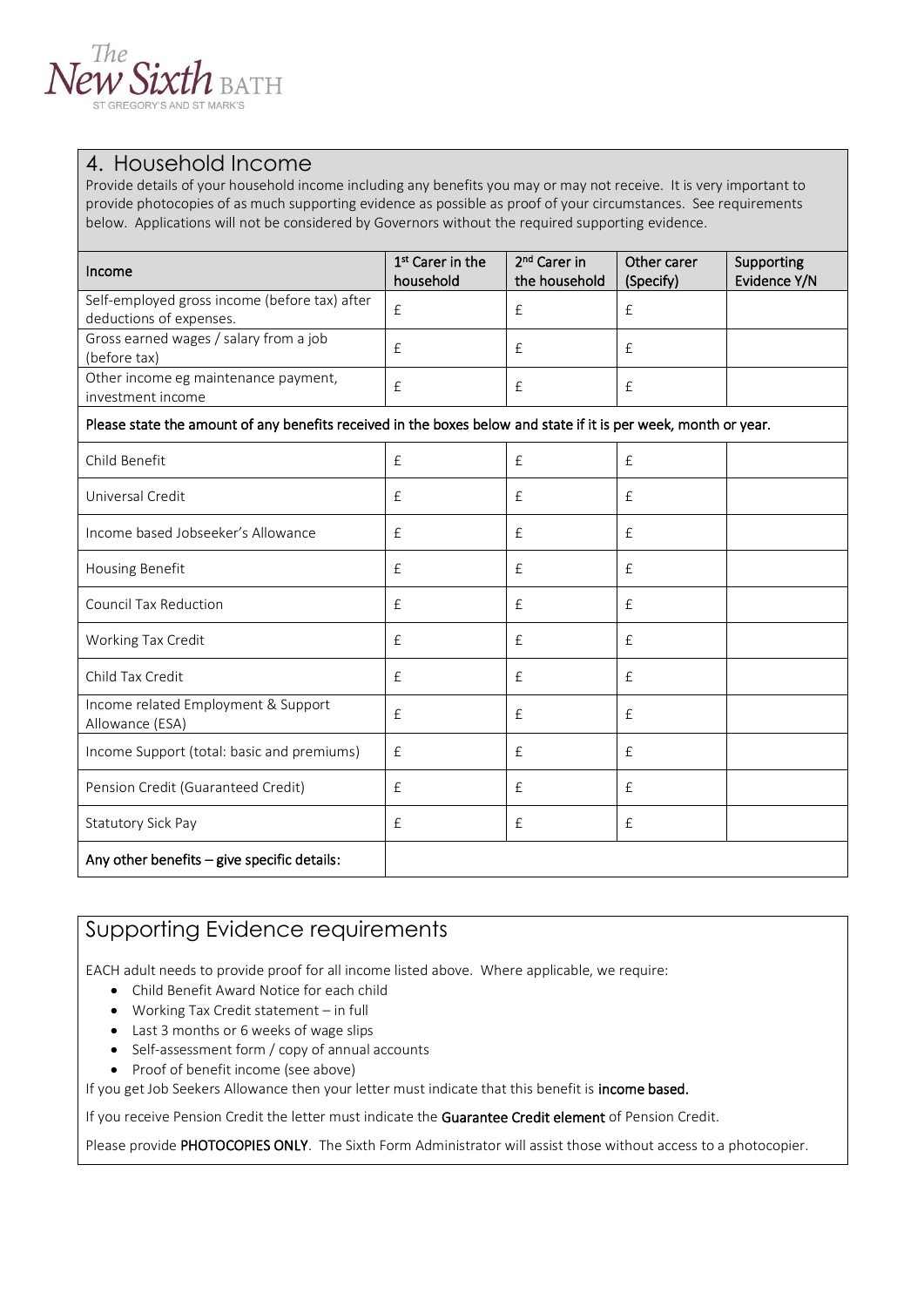

#### 5. Additional Information

*Use this space to give us any additional information about your current situation that will be useful to support your application:*

### 6. Declaration

- I declare that the statements made on this form are true and to the best of my knowledge and belief are correct in every respect.
- I am aware that the funding covers only this school year and that I must re-apply next year.
- I understand there will be regular checks of my attendance, progress and conduct and that failure to fulfil these requirements may result in my award being withdrawn.
- I agree to abide by the conditions laid out in the Administration of Bursary document and in the Student/Parent Bursary Agreement attached.
- I agree to submit inform the Sixth Form Administrator of any change of circumstances e.g. if there is a change to (a) my course, (b) my personal status (c) my household financial status (d) my mode of transport to school.
- I understand that awards are discretionary and based on household income and individual circumstances. Decisions to award bursaries, or to discontinue them, are made by a panel of governors on the basis of the information available and that their decision will be final.

Data Protection: The information you provide will be treated in the strictest confidence. It will not be shared with third parties without your written consent.

### What happens next?

- Sign the Student/Parent Bursary Agreement attached.
- Return your completed form with full proof of income to: Mrs Kate Nokes, Sixth Form Administrator, The New Sixth, St Gregory's Catholic College, Combe Hay Lane, Odd Down, BATH, BA2 8PA. Email: [nokesk@st-gregorys.org.uk](mailto:nokesk@st-gregorys.org.uk) Telephone: 01225 838232
- We will write to you when your application has been assessed and let you know how much help we can offer.
- Please note awards may be subject to change depending on the amount of funds available.
- Funding is limited and you may not receive an award.
- No awards can be paid until you are enrolled on your course.